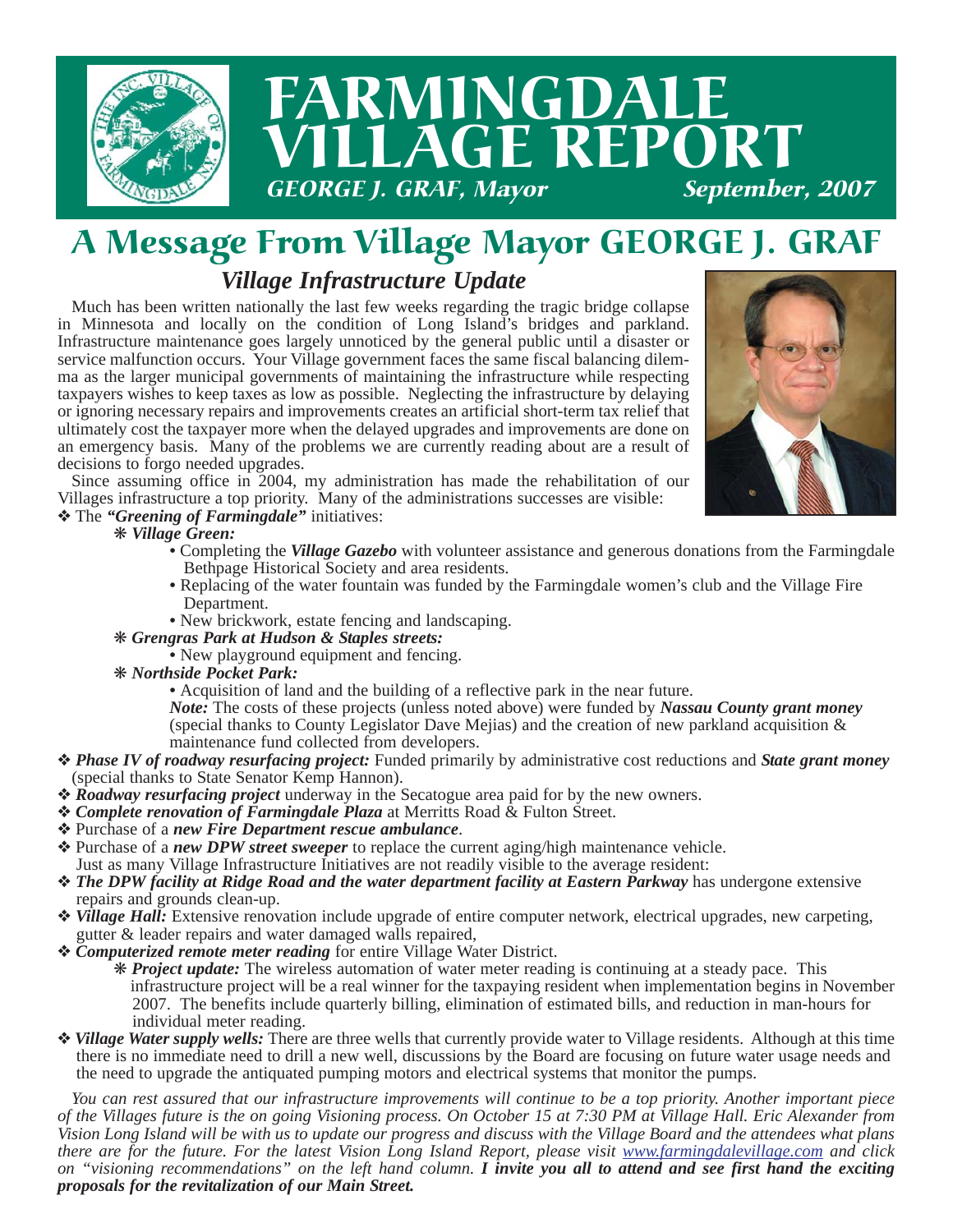# Traffic Safety Increased at Howitt

The Farmingdale School District has implemented new traffic safety measures at Howitt designed to create a safer more efficient pickup and drop off route. Farmingdale Village Mayor George Graf, Superintendent of Buildings Ron Craig, Superintendent of Public Works Fred Zamparelle and Code Enforcement Chief Joann Edling attended a series of meetings and offered traffic flow suggestions and assistance. "We have worked very closely with the school board, residents, and the 8th precinct to make these traffic safety improvements," Mayor Graf said. "Ron Craig helped



**Safety measures implemented at Howitt included the installation of bollards (yellow posts in the background), fencing to direct children to the crosswalks, a new pick up and drop area and "stop when pedestrians are in crosswalk signs" (supplied by the Village)**



**Village Code Enforcement Officer Joann Edling, NC Police Officer Paul Lamonaca are shown here at the Howitt Middle School during recent traffic safety enforcement.**

work up the final look for channeling the traffic. We are using code enforcement to remind drivers who attempt to double park, to continue on. When you double park you endanger the children that are crossing the busy street." Mayor Graf also arranged with the Nassau County Police Department's 8th Precinct to have a police car at Howitt when children are being dropped off in the morning and picked up in the afternoon. This stepped up enforcement and the newly installed fence has resulted in a much safer environment for the children.

## Farmingdale PAL Flag Football Starts Season



**Town of Oyster Bay Supervisor John Venditto and Mayor Graf are shown here with Farmingdale Police Activity League Flag Football players at their 4th annual opening day ceremonies.**

Mayor Graf Speaks at Farmingdale Lunch Rotary



**(l-r) Rotary President Robert Diaz, Mayor Graf, Rotary Vice President Prakash Pisipati.**

Mayor Graf was the guest speaker at the Farmingdale Lunch Rotary Club recent meeting held at Terry G's on Main Street. The Mayor updated the group about the numerous projects and improvements that have been instituted including: the restoration of Farmingdale Plaza, parkland beautification, 150 Secatogue apartment complex renovation progress, road construction and the visioning process.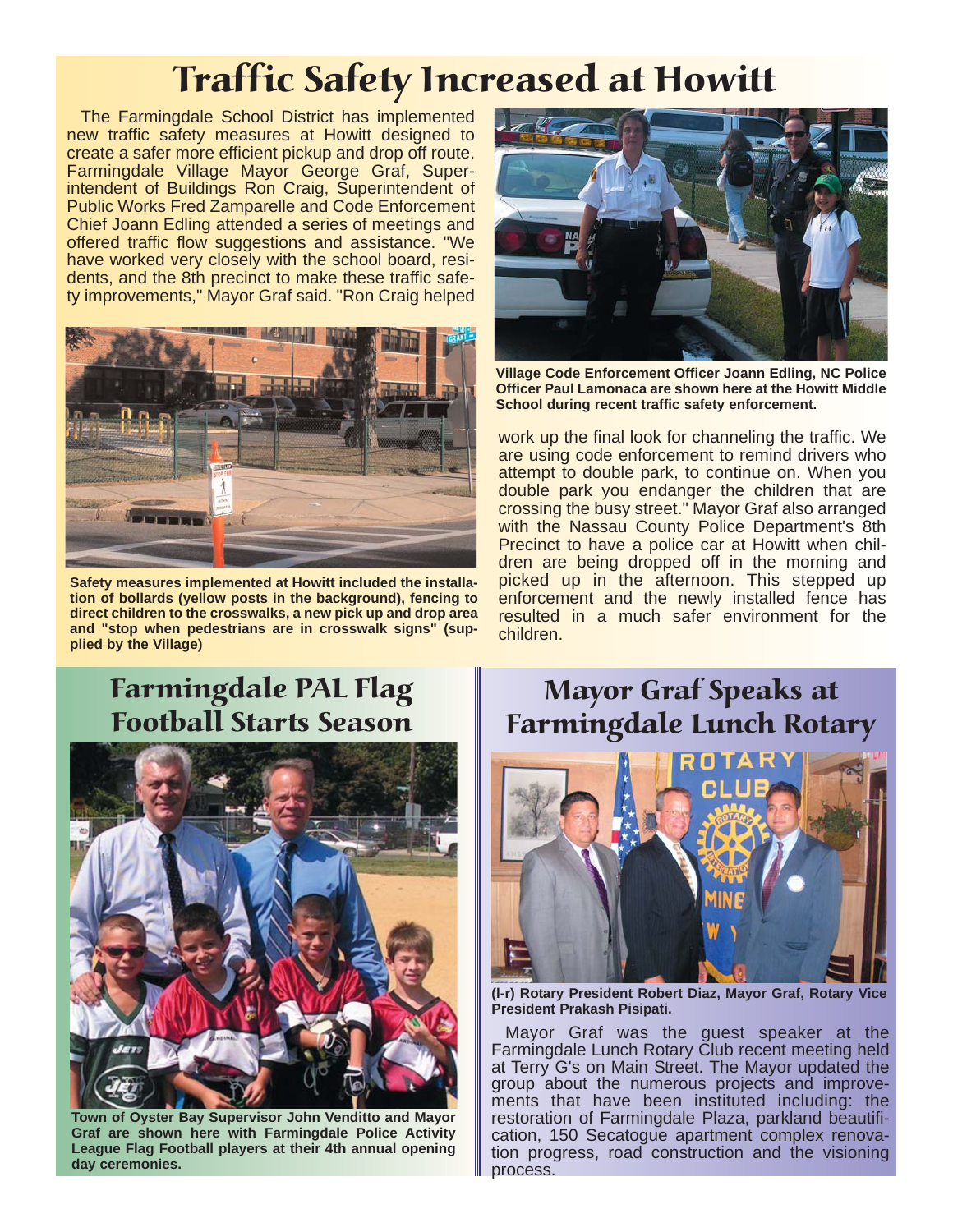## Assemblyman Conte Thanks Blood Donors



**New York State Assemblyman James D. Conte watches as Village Administrator Dave Smollett donates blood.**

*I wanted to take this opportunity to thank the over 40 people who came to Farmingdale Village Hall last Tuesday to give blood. You have given a little bit of yourself for others and our community. It was great to have the support of all those who chose to participate. I also wish to thank Mayor George Graf, Village Clerk Dave Smollett and the whole Farmingdale Village staff for helping me host this event.* 

*The New York Blood Center and Long Island Blood Services have been great partners in this community blood drive and I applaud their efforts as well. Giving blood can help save lives, not only during times of crisis, but all year long. I implore anyone who wishes to donate to call Long Island Blood Services at 1-800- 688-0900.* 

> *James D. Conte Member of Assembly, 10th District*

#### Fire Department Receives New Ambulance to Protect the Village



**The Village Board and the Farmingdale Fire Department are pleased to announce that the recently purchased ambulance equipped with the latest life saving tools is now in service.**

#### Viva Juan Opens on Main Street

The ribbon cutting ceremony was recently held for the newest Main Street restaurant, Viva Juan. Located at 169 Main Street (just North of the railroad tracks) it offers delicious Mexican cuisine for lunch, dinner and catering.



**Pictured l-r: Village of Farmingdale Mayor George Graf, Christina Perez, Viva Juan owner Ernesto Perez with Ernesto Perez, Jr., Village of Farmingdale Trustee Patricia A. Christiansen, Village of Farmingdale Deputy Mayor Joe Rachiele.**



### Sperry Credit Union Provides Free Ice Cream

Farmingdale's newest neighbor, Sperry Credit Union, was on hand at the Village Pops final concert of the season where they provided free ice cream to all the attendees. Sperry merged with the Bi-County Postal Federal credit which was headquartered at 521 Conklin Street in Farmingdale. Sperry is pleased to now offer their services to the Farmingdale community.

**Pictured l-r: Village of Farmingdale Deputy Mayor Joe Rachiele, Sperry Business Development Manager Jan DiGeronimo, Sperry Community Relations Rep. Joe Carosella, Village of Farmingdale Mayor George Graf, Sperry IT specialist Guy Salyer and Sperry Farmingdale Branch manager Jean Viviani.**